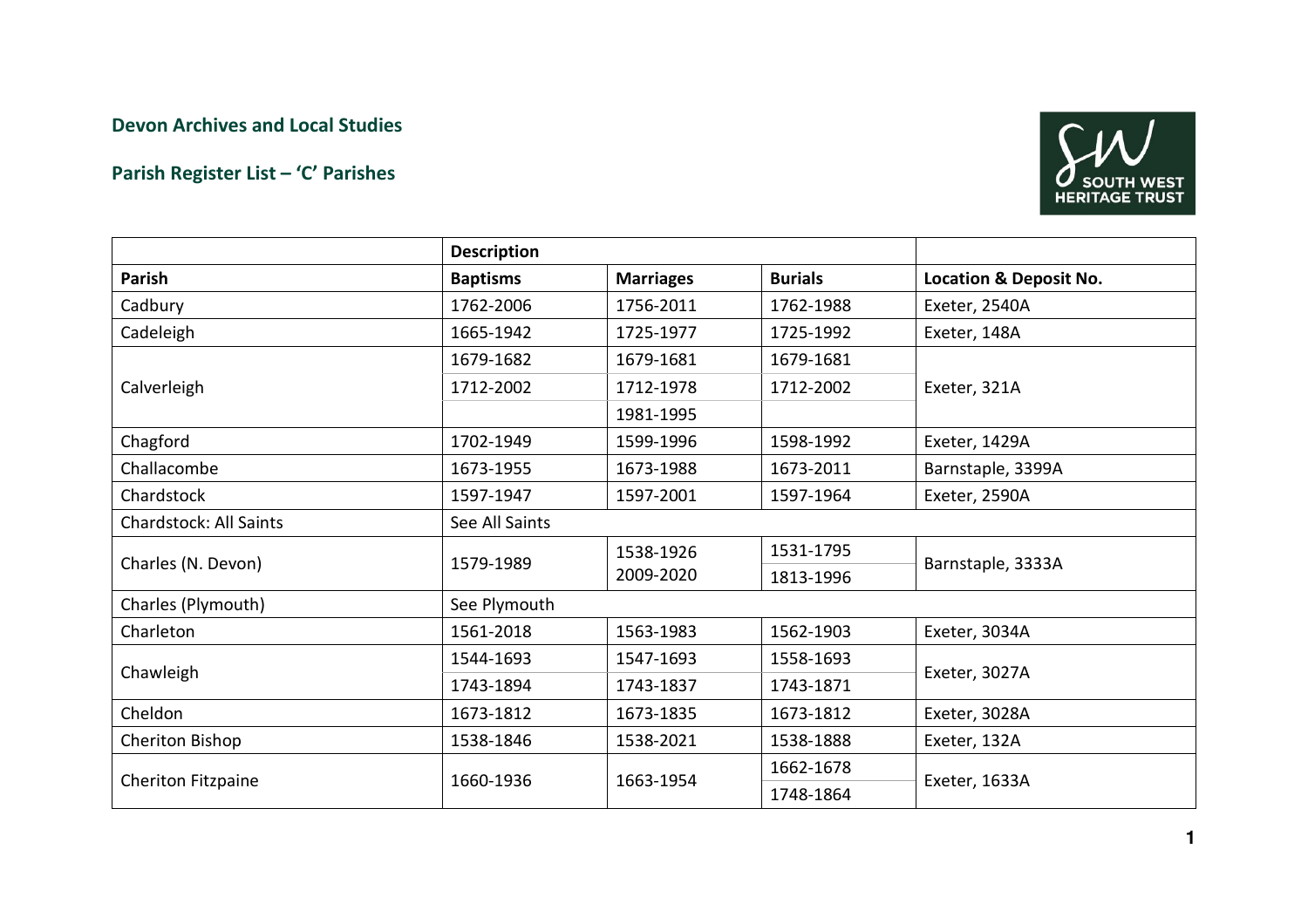| Chevithorne (Tiverton)        | 1843-1881 | 1890-1979 | 1843-1914 | Exeter, 2986A     |
|-------------------------------|-----------|-----------|-----------|-------------------|
| Chittlehamholt                | 1843-1992 |           |           | Barnstaple, 1708A |
| Chittlehampton                | 1575-1980 | 1575-1986 | 1575-1923 | Barnstaple, 472A  |
| Chivelstone                   | 1630-1873 | 1630-1953 | 1630-1920 | Exeter, 3043A     |
| Christow                      | 1557-1922 | 1555-1963 | 1557-1883 | Exeter, 2015A     |
| Chudleigh                     | 1558-1987 | 1558-1990 | 1558-1992 | Exeter, 3009A     |
| Chudleigh Knighton (Hennock)  | 1875-1954 | 1880-1981 |           | Exeter, 5421A     |
| Chulmleigh                    | 1653-1953 | 1653-1986 | 1653-1989 | Exeter, 4678A     |
| Churchstow                    | 1542-1652 | 1539-1653 | 1539-1641 | Exeter, 3078A     |
|                               | 1695-1876 | 1695-1993 | 1695-1959 |                   |
| Churston Ferrers**            | 1590-1906 | 1590-1936 | 1590-1936 | Exeter, 1235A     |
|                               |           |           | 1978-1997 |                   |
| Clannaborough                 | 1697-1998 | 1696-1913 | 1697-2005 | Exeter, 198A      |
| Clawton                       | 1694-1917 | 1697-1977 | 1693-2004 | Exeter, 3577A     |
| Clayhanger                    | 1538-1961 | 1538-1833 | 1538-2010 | Exeter, 1132A     |
| Clayhidon                     | 1637-1984 | 1637-1788 | 1637-1870 | Exeter, 1061A     |
|                               |           | 1803-1837 |           |                   |
| Clovelly                      | 1686-2005 | 1695-1989 | 1686-2005 | Barnstaple, 1058A |
| <b>Clyst Honiton</b>          | 1683-1995 | 1683-1985 | 1683-1915 | Exeter, 4023A     |
| Clyst Hydon                   | 1552-1988 | 1548-1979 | 1548-1986 | Exeter, 4021A     |
| Clyst St. George              | 1813-1893 | 1754-2008 | 1813-1908 | Exeter, 3147A     |
| Clyst St. Lawrence            | 1539-1995 | 1540-1971 | 1541-2003 | Exeter, 5039A     |
| Clyst St. Mary                | 1662-1990 | 1662-2001 | 1662-1958 | Exeter, 4536A     |
| Cockington                    | 1628-1973 | 1632-1982 | 1632-1907 | Exeter, 3349A     |
| <b>Cockington: St Matthew</b> | 1902-1972 | 1914-1981 |           | Exeter, 7185A     |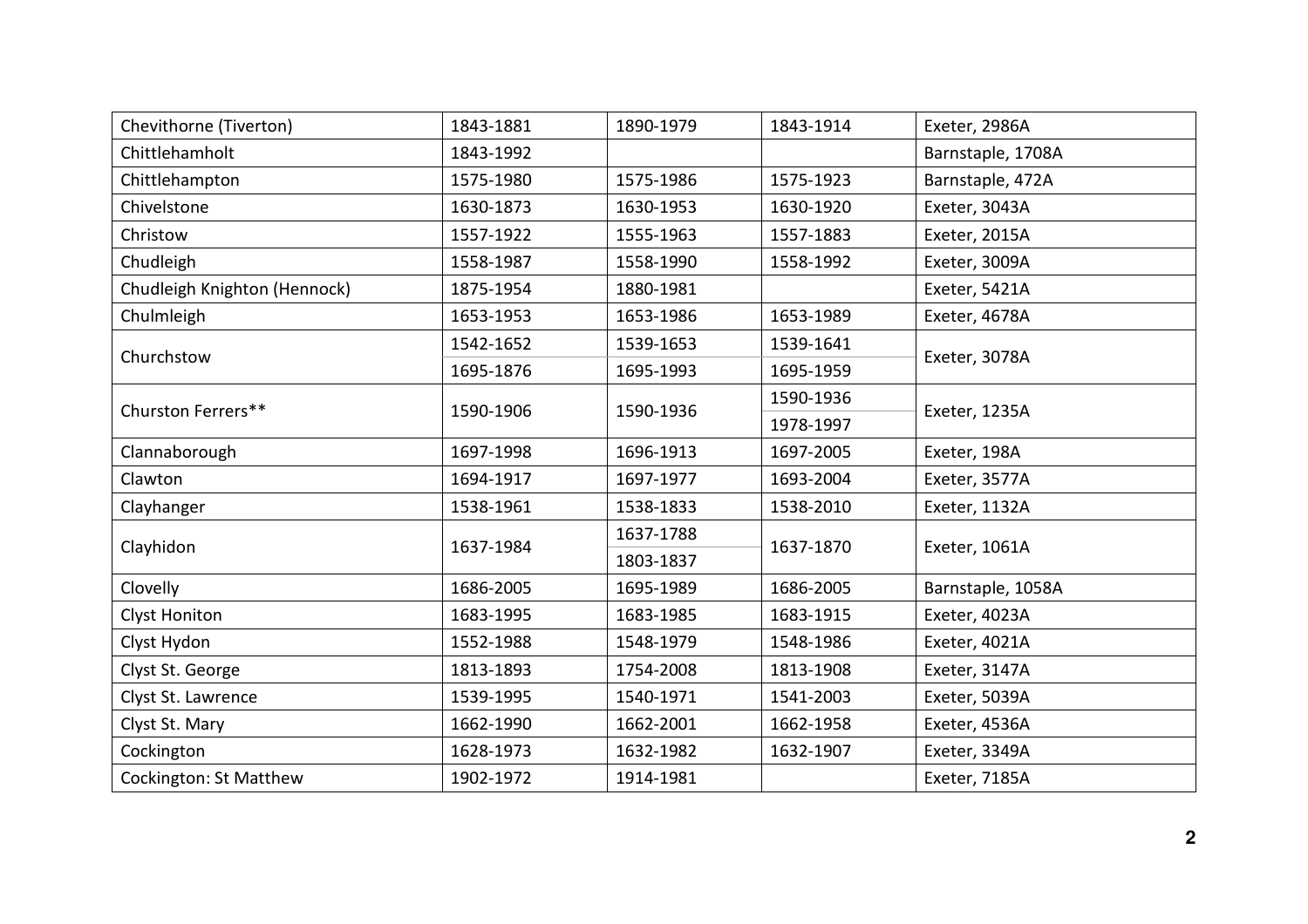| Coffinswell               | 1560-1962             |           | 1561-1811 |                           |  |
|---------------------------|-----------------------|-----------|-----------|---------------------------|--|
|                           |                       | 1560-2011 | 1839-2011 | Exeter, 73A               |  |
| Cofton (Dawlish)          | 1864-1951             |           |           | Exeter, 3230A             |  |
| Colaton Raleigh           | 1673-1981             | 1673-1932 | 1673-1982 | Exeter, 2973A             |  |
| Coldridge                 | 1556-1999             | 1556-1978 | 1556-1961 | Exeter, 272A              |  |
|                           | 1558-1939             | 1558-1605 | 1558-1947 | Exeter, 540A              |  |
| Colebrooke                |                       | 1623-1976 |           |                           |  |
|                           |                       | 1979-1998 |           |                           |  |
| Collaton St. Mary         | 1865-1959             | 1866-1976 | 1866-1947 | Exeter, 3803A             |  |
| Colyton                   | 1538-1934             | 1538-2000 | 1538-1984 | Exeter, 3483A             |  |
| Combeinteignhead          | 1669-1880             | 1653-1991 | 1653-1913 | Exeter, 3419A             |  |
|                           |                       | 2011-2019 |           |                           |  |
| Combe Martin              | 1671-1963             | 1680-2006 | 1679-1980 | Barnstaple, 4025A         |  |
| Combe Raleigh             | 1653-1914             | 1654-1978 | 1653-1993 | Exeter, 567A              |  |
| Combpyne                  | 1685-1988             | 1690-1986 | 1690-1988 | Exeter, 3048A             |  |
| <b>Compton Gifford</b>    | See Plymouth Emmanuel |           |           |                           |  |
|                           | 1746-1980             | 1750-1763 | 1746-1990 | Exeter, 2903A             |  |
| Cookbury                  |                       | 1813-1974 |           |                           |  |
|                           | 1669                  |           | 1685-1993 | Plymouth, 823             |  |
| Cornwood                  | 1685-1995             | 1685-1994 |           |                           |  |
| Cornworthy                | 1565-1859             | 1568-1837 | 1568-1889 | Exeter, 2028A             |  |
| Coryton                   | 1655-1991             | 1654-1989 | 1655-1992 | Plymouth, 826, 1441, 2632 |  |
|                           | 1653-1926             |           | 1653-1678 | Exeter, 2891A             |  |
| Cotleigh                  |                       | 1664-1977 | 1763-2001 |                           |  |
| Countess Wear (Topsham)   | 1844-1956             | 1845-1970 | 1847-1948 | Exeter, 2948A             |  |
| Countisbury with Lynmouth | 1676-1955             | 1676-1973 | 1676-1992 | Barnstaple, 1910A, 1911A  |  |